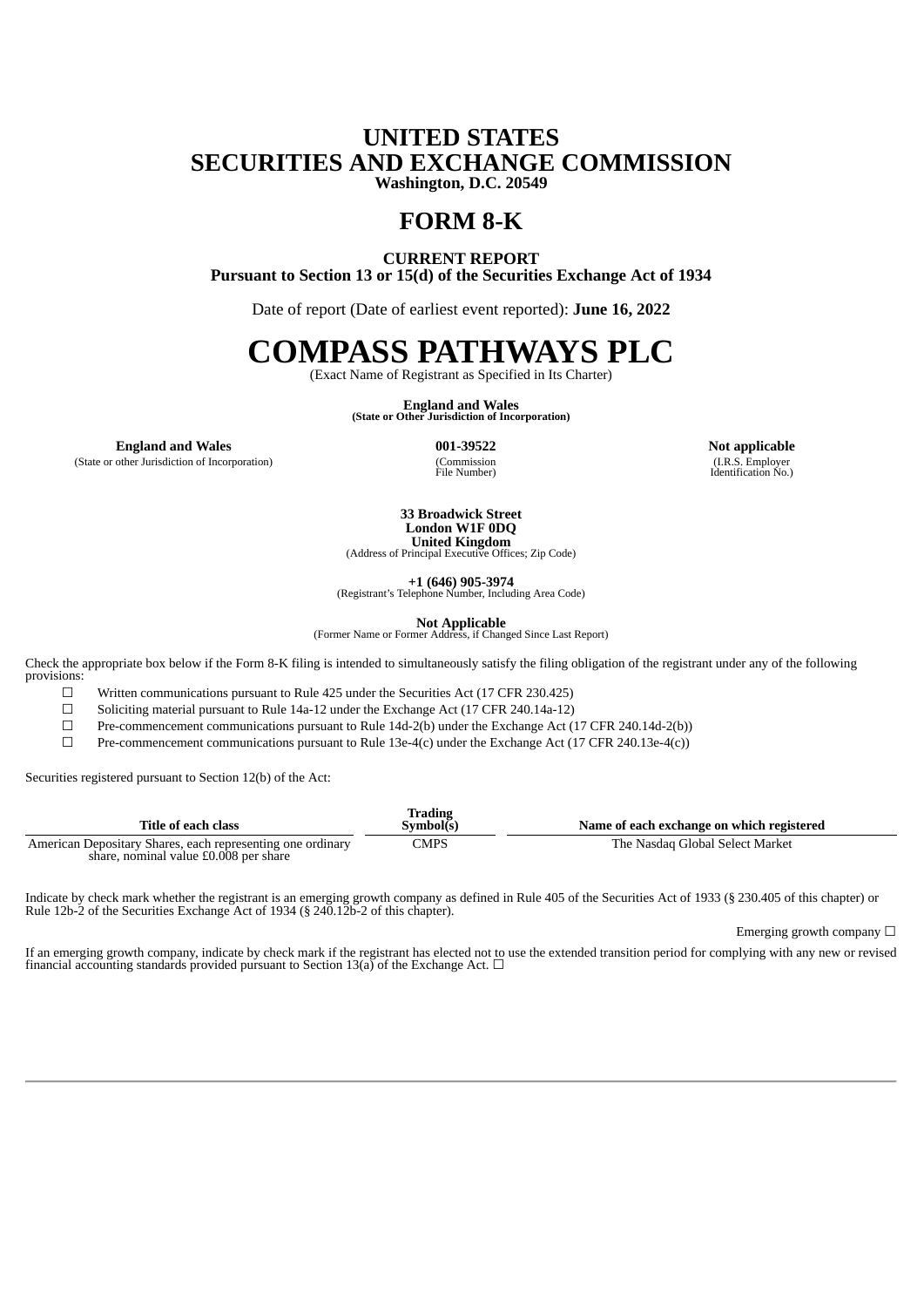## **Item 5.07. Submission of Matters to a Vote of Security Holders.**

(a) On June 16, 2022, Compass Pathways plc (the "Company") held its 2022 Annual General Meeting of Shareholders (the "AGM"). Of the ordinary shares entitled to vote, there were 23,460,763 ordinary shares represented in person or by proxy at the AGM. The Company did not exercise any of the discretionary voting power with respect to the American Depositary Shares ("ADSs") which is available to the Company pursuant to the terms of the deposit agreement by and among the Company, Citibank, N.A., as depositary, and holders and beneficial owners of ADSs issued thereunder, dated as of September 22, 2022. As a result, the proxy forms for holders of ADSs who did not provide voting instructions on or before the applicable voting cut-off time have been included in the "Broker Non-Vote" total. A "vote withheld" is not a vote in law and votes withheld had no effect on the proposals. Votes withheld were counted as present and entitled to vote for purposes of determining a quorum.

(b) The matters voted upon at the AGM were described in the Company's definitive proxy statement filed with the Securities and Exchange Commission on April 28, 2022.

The final results of such voting are set forth below.

*Proposal 1. To re-elect Thomas Lönngren as a Director of the Company.*

| <b>FOR</b> | $-$ -    | W. | вь<br>эĸ<br>NI |
|------------|----------|----|----------------|
|            | $\Omega$ |    | 749<br>በንፍ     |

At the AGM, Thomas Lönngren was duly re-elected.

*Proposal 2. To re-elect Robert McQuade as a Director of the Company.*

| FOR   | ATMCT                 | LΛ.                 | BR!<br>NON-<br>1K |
|-------|-----------------------|---------------------|-------------------|
| 20,42 | ,603<br>$\sim$ $\sim$ | $0.10 \text{ F}0.1$ | 740<br>74 C       |

At the AGM, Robert McQuade was duly re-elected.

Proposal 3. To re-appoint PricewaterhouseCoopers LLP an Enalish limited liability partnership ("PwC"), to serve as the Company's U.K. statutory *auditor, to hold office until the conclusion of the next annual general meeting of shareholders.*

| TOR                  | <b>INICT</b> | W.<br>-<br>L L                                          | $V\cap TEC$<br>ВR<br>NO<br>'NN<br><b>IK 1</b><br>$ -$ |
|----------------------|--------------|---------------------------------------------------------|-------------------------------------------------------|
| 20,700,342<br>$-34.$ | ,438         | 020<br>$\prime$ $\Lambda$ .<br>42,938<br>$\sim \cdot$ / | 749<br>- -                                            |

At the AGM, the shareholders approved the re-appointment of PwC as the Company's U.K. statutory auditor, to hold office until the conclusion of the next annual general meeting of shareholders.

Proposal 4. Ratification of the appointment of PwC as the Company's independent registered public accounting firm for the fiscal year ending December *31, 2022.*

| <b>FOR</b>                 | TCT    | ۱A.      | <b>IN</b><br>w<br>אמ<br>- Eri |
|----------------------------|--------|----------|-------------------------------|
| .546<br>∩ר<br>1701<br>$-0$ | 16.598 | $\prime$ | 740<br>IQ በጋፎ                 |

At the AGM, the shareholders ratified the appointment of PwC as the Company's independent registered public accounting firm for the fiscal year ending December 31, 2022.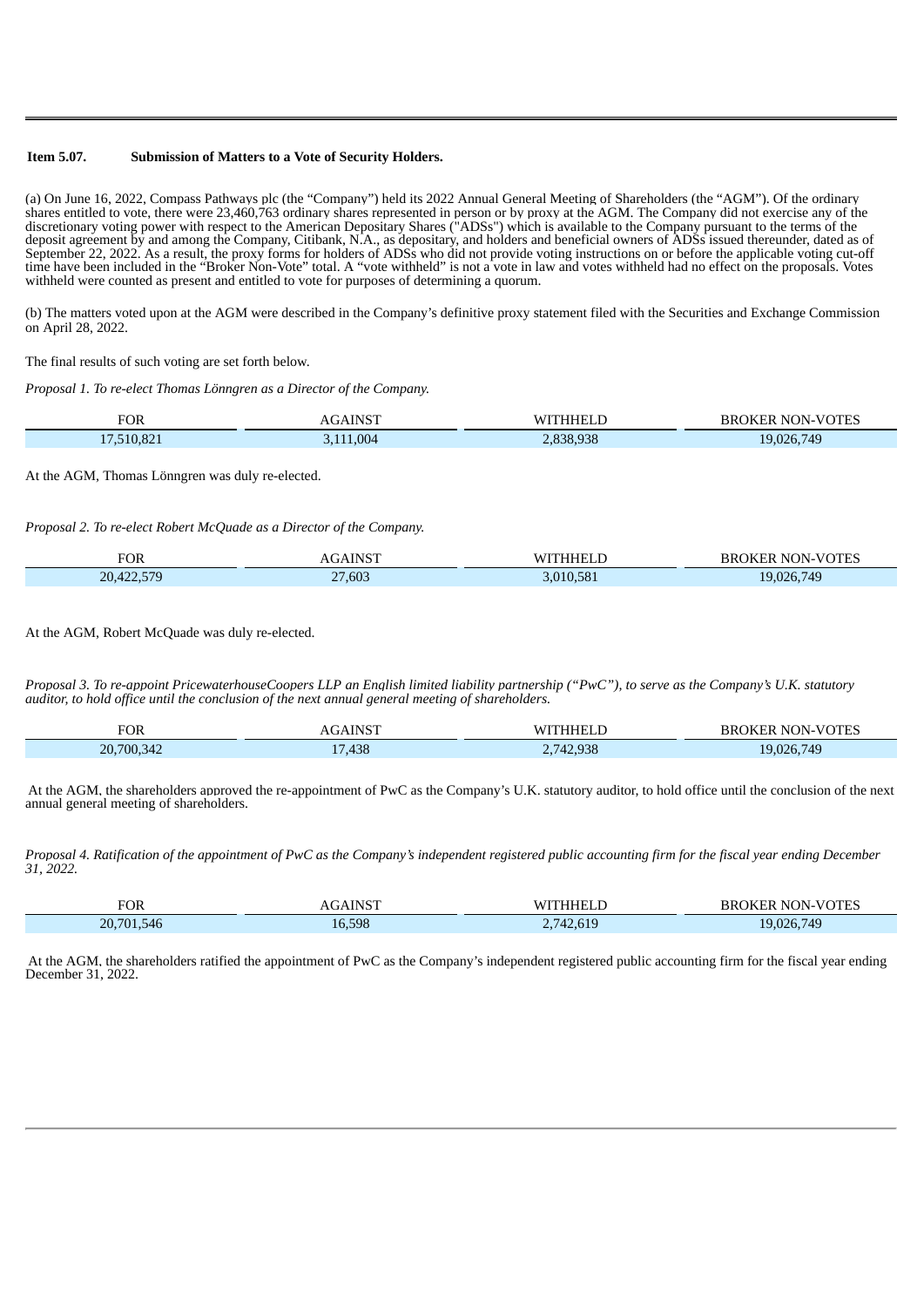Proposal 5. To authorize the Audit and Risk Committee to determine the auditors' remuneration for the year ending December 31, 2022

| <b>FOR</b> | . NICT     | w    | n.<br><b>NI</b><br>١k<br>ΧK |
|------------|------------|------|-----------------------------|
| 20.6       | 178        | ADF  | $\mathbf{v}$                |
| n r        | $\sqrt{ }$ | 71 U |                             |
| ັ          | Lb.        | 71   |                             |

At the AGM, the shareholders authorized the Audit and Risk committee to determine the auditors' remuneration for the year ending December 31, 2022.

Proposal 6. To receive the U.K. statutory annual accounts and Directors' report for the year ended December 31, 2021, and the report of the auditors *thereon.*

| $F\cap F$<br>- 1<br>UK. |                       | $\mathbf{M}$      | m         |
|-------------------------|-----------------------|-------------------|-----------|
| $- - -$<br>20.6         | 0<br><b>ALC: 1979</b> | AQF<br>71.<br>- 7 | 794<br>ገር |

At the AGM, the shareholders approved the receipt of the U.K. statutory annual account and Directors' report for the year ended December 31, 2021, and the report of the auditors thereon.

Proposal 7. To receive and approve, as a non-binding advisory resolution, the U.K. statutory Directors' Remuneration Report for the year ended December *31, 2021.*

| <b>FOR</b> | A TATCT<br>. | $\mathbf{A}$ | BR<br>$'$ IN-V.<br>N.<br>JK E.R<br>بانكلا |
|------------|--------------|--------------|-------------------------------------------|
| .766       | .103         | 0.894        | 026 749                                   |
| 20,671     | $\sim$       | $H - C$      |                                           |

At the AGM, the Company's shareholders approved the directors' remuneration report.

Proposal 8. To recommend, on a non-binding, advisory basis, the preferred frequency of future advisory shareholder votes on the compensation of our *named executive officers.*

| YEAR       | <b>YEARS</b> | <b>YEARS</b>                   | ™™HHEL…                 | <b>NOTES</b><br>NN.<br>N.<br>BК.<br>TK F.K |
|------------|--------------|--------------------------------|-------------------------|--------------------------------------------|
| 20,575,990 | $\sim$<br>R  | $\Omega$<br>$\sim$ $-$<br>.95U | $H^{\alpha}$<br>'50,702 | 749                                        |

At the AGM, shareholders voted, on a non-binding and advisory basis, to hold future shareholder advisory votes on the compensation of the Company's named executive officers every year.

Proposal 9. The approval, on a non-binding, advisory basis, of the compensation of the Company's named executive officers.

| <b>FOR</b>         | <b>INICT</b><br>- - |           | $\sim$ NON-VOTT<br><b>BROK</b><br>''I'E.<br>н. |
|--------------------|---------------------|-----------|------------------------------------------------|
| 20.382.371<br>ZU.J | 59,005              | 3.019.387 | 749<br>026.<br>- 1. 1. 1<br>т. .               |

At the AGM, the Company's shareholders approved, on a non-binding and advisory basis, the compensation of the Company's named executive officers.

As previously disclosed, Jason Camm decided not to stand for re-election at this AGM and therefore with the conclusion of the AGM Mr. Camm's term of service on the board of directors has ended. The board of directors of the Company wishes to express its gratitude to Mr. Camm for the dedication and guidance he has provided to the Company and its board of directors during his time serving on the board of directors.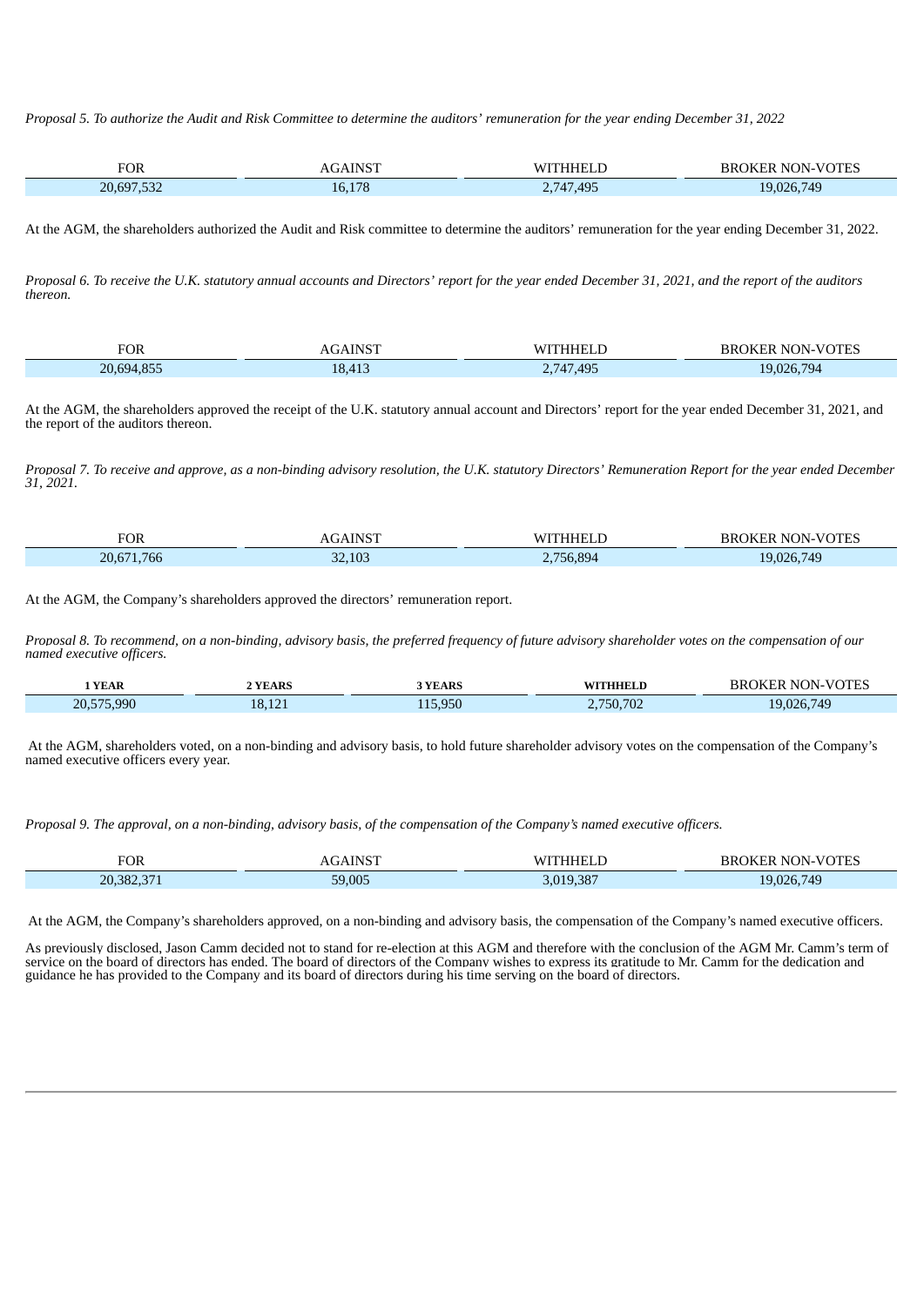(d) Based on the voting results set forth in (b) above, the Company's board of directors has determined that an advisory vote by the shareholders regarding named executive officer compensation as set forth in the proxy statement will be conducted on an annual basis.